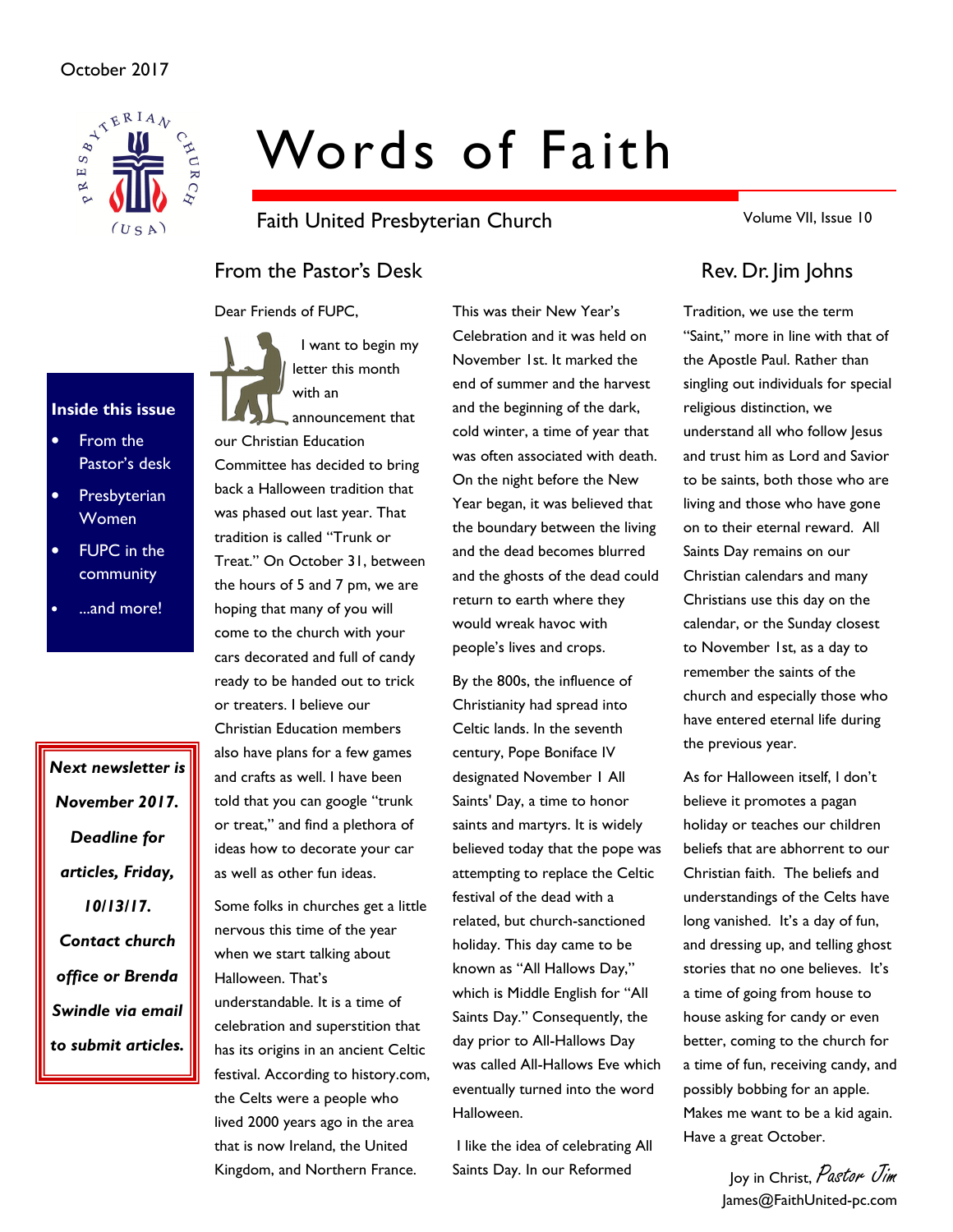## Page 2 Words of Faith

## Presbyterian Women Mary Marxer

FUPC Presbyterian Women Bible studies/ Circles have begun. Feel free to contact Mary Marxer if you need more information or contact a circle leader. The 2017-2018 Bible study will be Cloud of Witness, books are available for purchase at \$11 each.

Tuesday Morning Circle-2nd Tuesday, 10:30 am. Next meeting, 10/10. Circle moderator, Linnie Hinkle.

### **Outreach & Evangelism** Gail Crumpler

#### Pancake Breakfast

Our next Community Breakfast is Saturday, October 14, 8 to 10 a.m. Join us as we share food and fellowship with our neighbors and each other.



It's official!! Faith United's congregation is very compassionate and giving. We went over our goal of 300 donated items for North Dallas Shared Ministries. Also, we gave so many school supplies to Cabell School, two large containers were not enough to hold all of them. They were very much needed and appreciated.

### Bingo is Back! Terrie Russell

Bingo is back! Saturday, October 28 at 2 p.m. in Fellowship Hall. A sign-up sheet for attendance will be out in the narthex in early October. Join us for fun and fellowship and, if you can, please bring an inexpensive item for a prize.

Thursday Morning Circle-2nd Thursday, NEW TIME, 10 am at the church, Next meeting, 10/12. Co-Moderators, Patsy Craig and Sharon Meurer.

Tuesday Evening Circle-3rd Tuesday, 7:00 pm in members homes. Next meeting, 10/17, Circle moderator, Irene Simpson.

The Starboard Stitchers will next meet on Tuesday, October 3 at 1:00 pm at the church. All are invited to come help them stuff fabric animals. These animals go to toddlers when they get their shots at the North Dallas Shared Ministries clinic.

#### College Scholarship Partner Mission

West Plano Presbyterian Church has supported an orphanage in Mexico for 13 years. Along with 13 other churches in our presbytery, they provided the funds to send one of the girls from the orphanage, Eulalia (Ya Ya) Velasquez to the Presbyterian Pan

American School. She has excelled there and will graduate in May of 2018. They would now like to provide funds for her to go to either Austin College or Schreiner University for 4 years. They will need additional churches to get involved with donations. Your outreach and evangelism committee has decided to give a one- time donation to this cause.





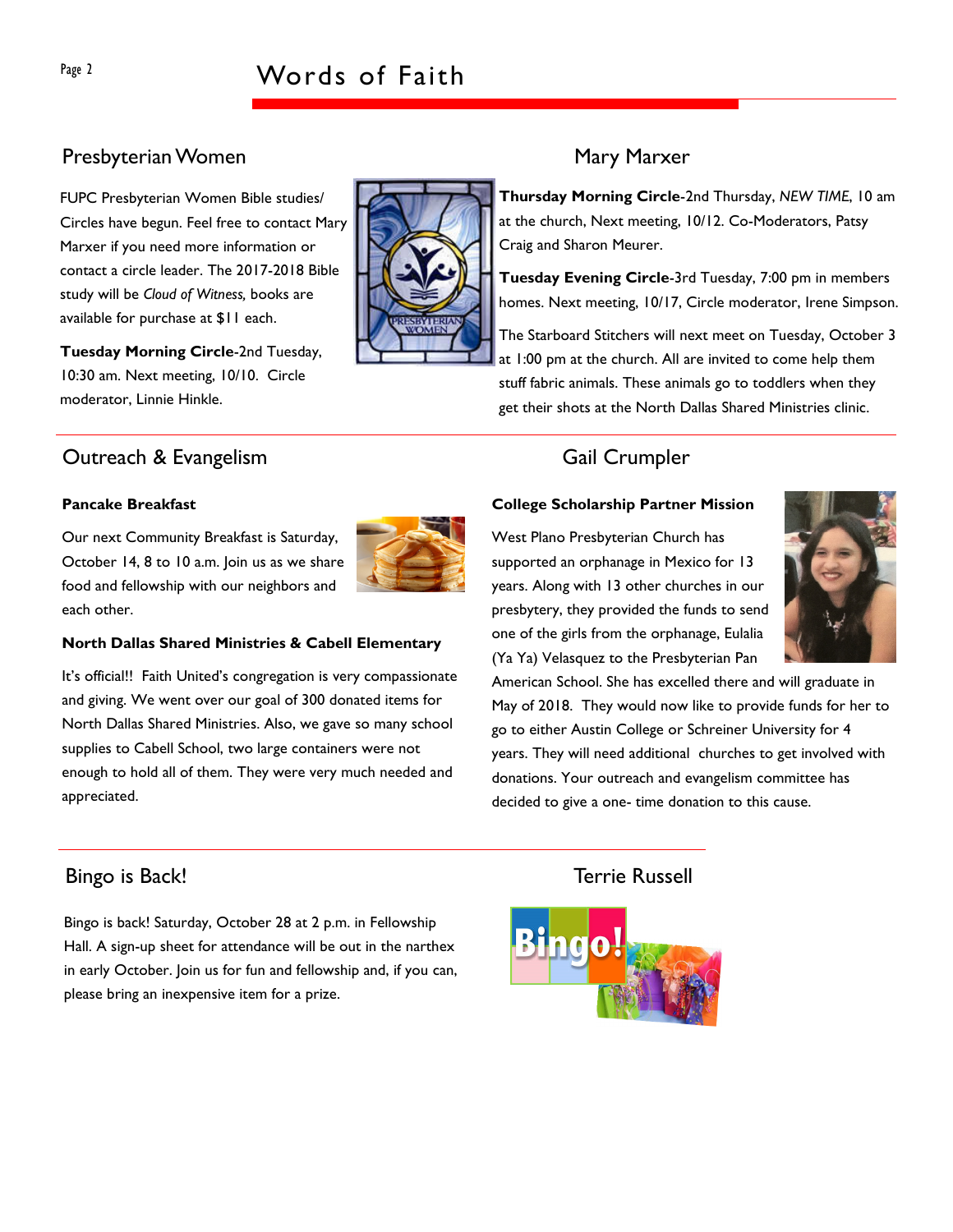#### Happy Birthday!

#### October 1

- Courtland Lewis
- Wanda Mosher

#### October 5

James West

## ※ Kim Sloev

October 11

- 
- 
- Carol West October 13
- Lloyd Yost

#### October 14

- Lois Duell
	- Beth Jones
- Aileen Tiemann

#### October 26

- Lisa Laclede
- Aaron Russ
- October 29
- Lois Norton



### Prayer Concerns

#### Prayers for:

- Michael Crumpler
- Dale Durcholz
- **Elizabeth Hendricks**
- Roger Jones
- ♥ Ray Kirchmeyer (David's brother)
- **Lilas Kinch**
- Sugie Maxfield
- Sherrard Family
- **Glen Sparks**
- Alan Swope

#### Rehab/At Home:

- Bobbie & J.R. Jones
- Margaret Jones
- **Betty Laney**
- Joanne McKnight
- **Anne Mobley**
- Wanda Mosher
- Freddie Simmons
- **Betty Van**

## Notes & News from the Pews



Dear Faith United family,

On behalf of Michael and all of our family, I want to sincerely thank you for your cards, phone calls and most of all for your prayers. They are what got Michael through a very scary time. The progress he is making is surprising his neurologist.

Gail Crumpler

## FUPC Presents Patsy Cline: Songs & Stories David Pierce

Continuing the tradition of community involvement, beginning with the Summer Song programs, Faith United is pleased to present Patsy Cline: Songs and Stories. Melissa Sims and Sharon Barnhill, with pianist Sydney Barber, offer a collection of over 20 of Patsy Cline's best loved hits, intertwined with stories of her rise to fame and her interactions with her fans. Sunday, October 8, 2 p.m. The program lasts about an hour without intermission.

Melissa and Sharon are experienced actresses from Denton, and both have performed in countless productions with Music Theatre of Denton and Denton Community Theatre. They are

active in community activities, nonprofit fundraising, and general merriment. Sydney is the pianist at Faith United Presbyterian Church (FUPC).

Come join the folks at FUPC and invite your neighbors and friends to attend this concert of familiar songs, complete with many period costume changes. This program is free and open to all. Spread the word!



Melissa Sims (left) Sharon Barnhill (right)